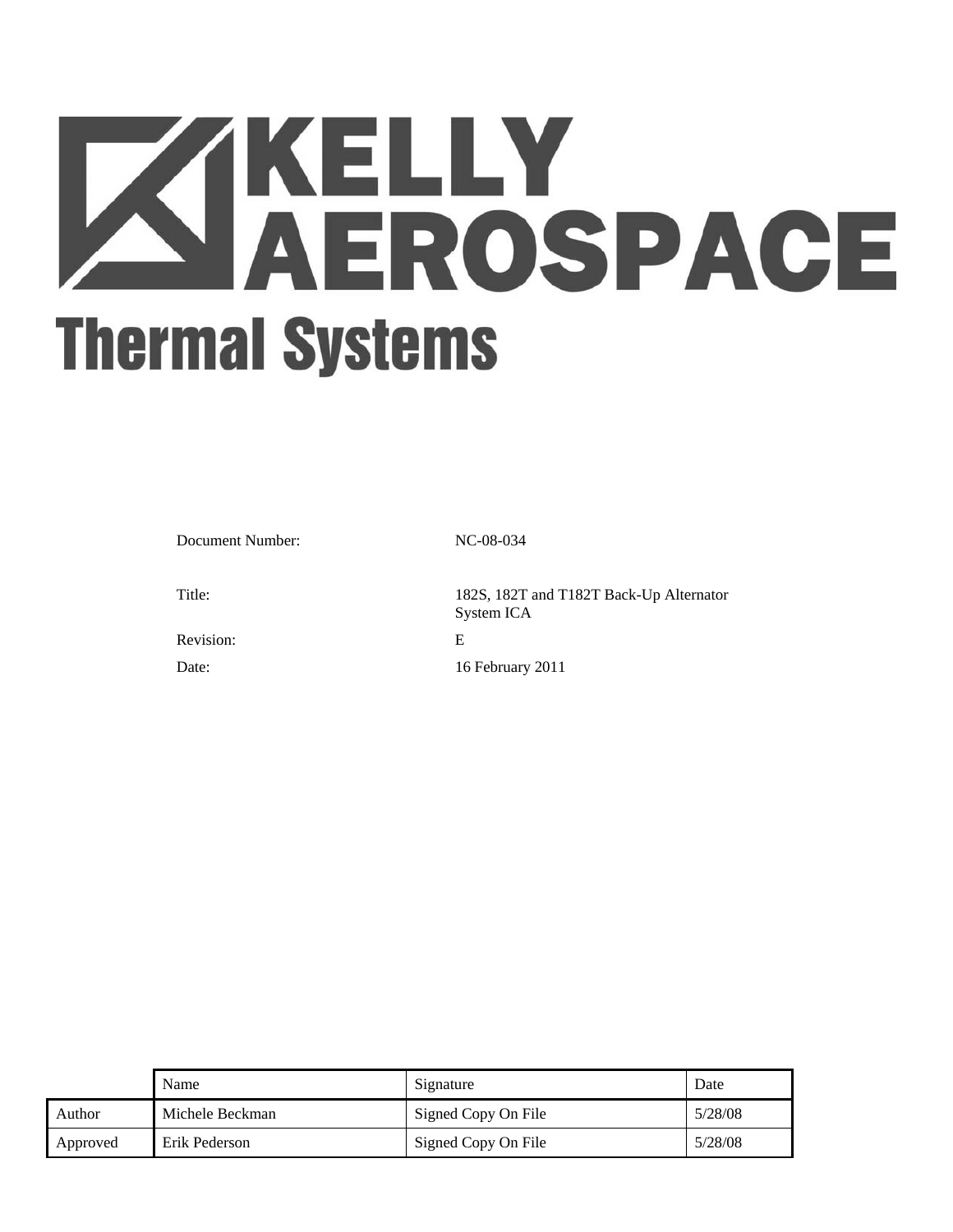# Revisions

| Rev.          | Description                         | Author     | Date    | Approved |  |
|---------------|-------------------------------------|------------|---------|----------|--|
| A             | <b>Initial Release</b>              | <b>MB</b>  | 5/25/08 | EP       |  |
| B             | Updates to Section 8 and Section 11 | EP         | 7/25/08 | EP       |  |
| $\mathcal{C}$ | <b>Additions for T182T</b>          | EP         | 9/17/08 | EP       |  |
| D             | Additions for 182S                  | EP         | 8/4/10  | EP       |  |
| ${\bf E}$     | See ECN 11-008                      | <b>SDL</b> | 2/16/11 | EP       |  |
|               |                                     |            |         |          |  |
|               |                                     |            |         |          |  |
|               |                                     |            |         |          |  |
|               |                                     |            |         |          |  |

Kelly Aerospace, Thermal Systems Division 1625 Lost Nation Rd Willoughby, Ohio 44094

| Project | Document Title                                     | Document No | $\mathsf{Rev}$ | Page   |
|---------|----------------------------------------------------|-------------|----------------|--------|
|         | 182S, 182T and T182T Back-Up Alternator System ICA | NC-08-034   |                | 2 of 6 |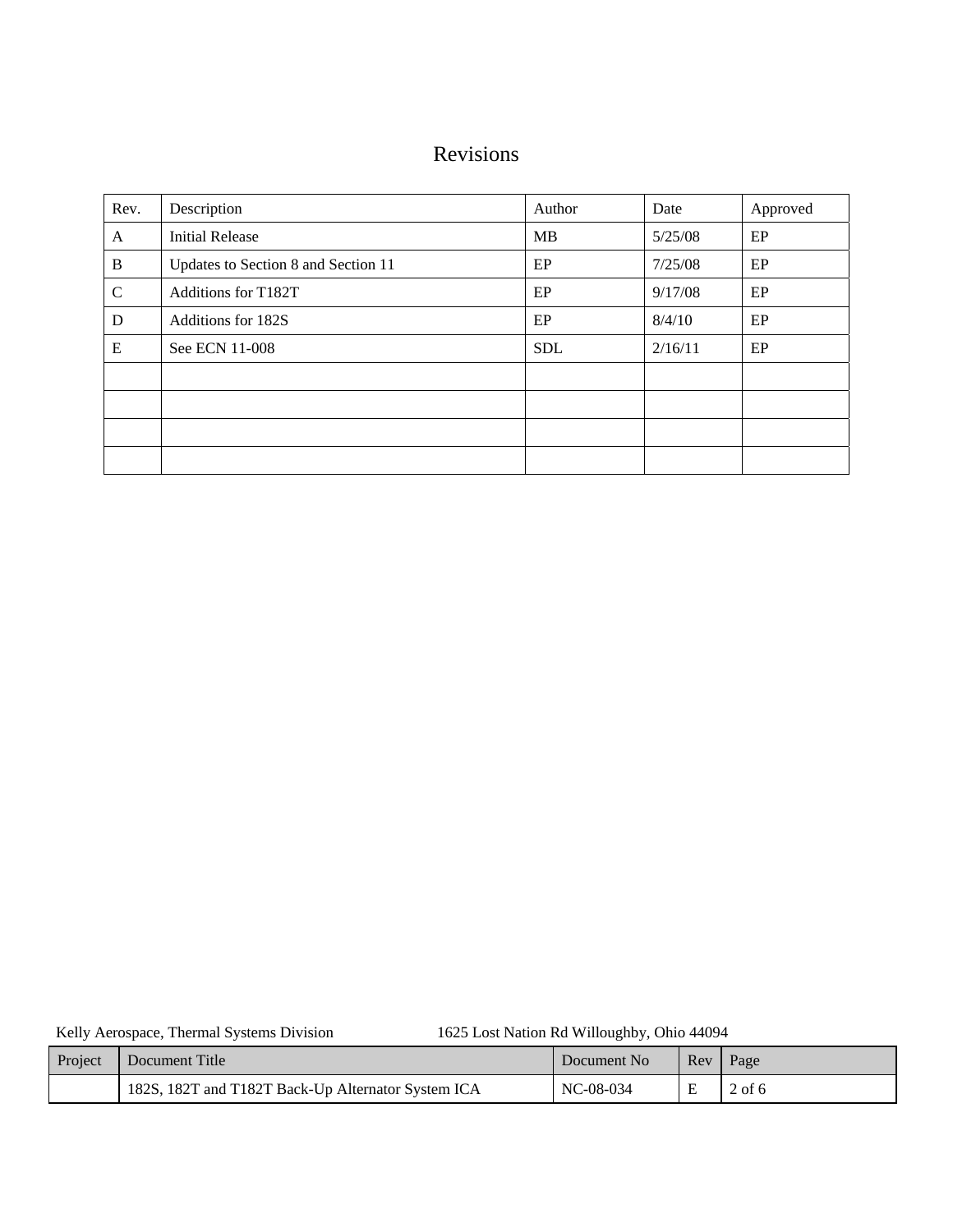# TABLE OF CONTENTS

| 1.0  |  |
|------|--|
| 2.0  |  |
| 3.0  |  |
| 4.0  |  |
| 5.0  |  |
| 6.0  |  |
| 7.0  |  |
| 8.0  |  |
| 9.0  |  |
| 10.0 |  |
|      |  |

Kelly Aerospace, Thermal Systems Division

1625 Lost Nation Rd Willoughby, Ohio 44094

| Project | Document Title                                     | Document No | Rev Page |        |
|---------|----------------------------------------------------|-------------|----------|--------|
|         | 182S, 182T and T182T Back-Up Alternator System ICA | NC-08-034   |          | 3 of 6 |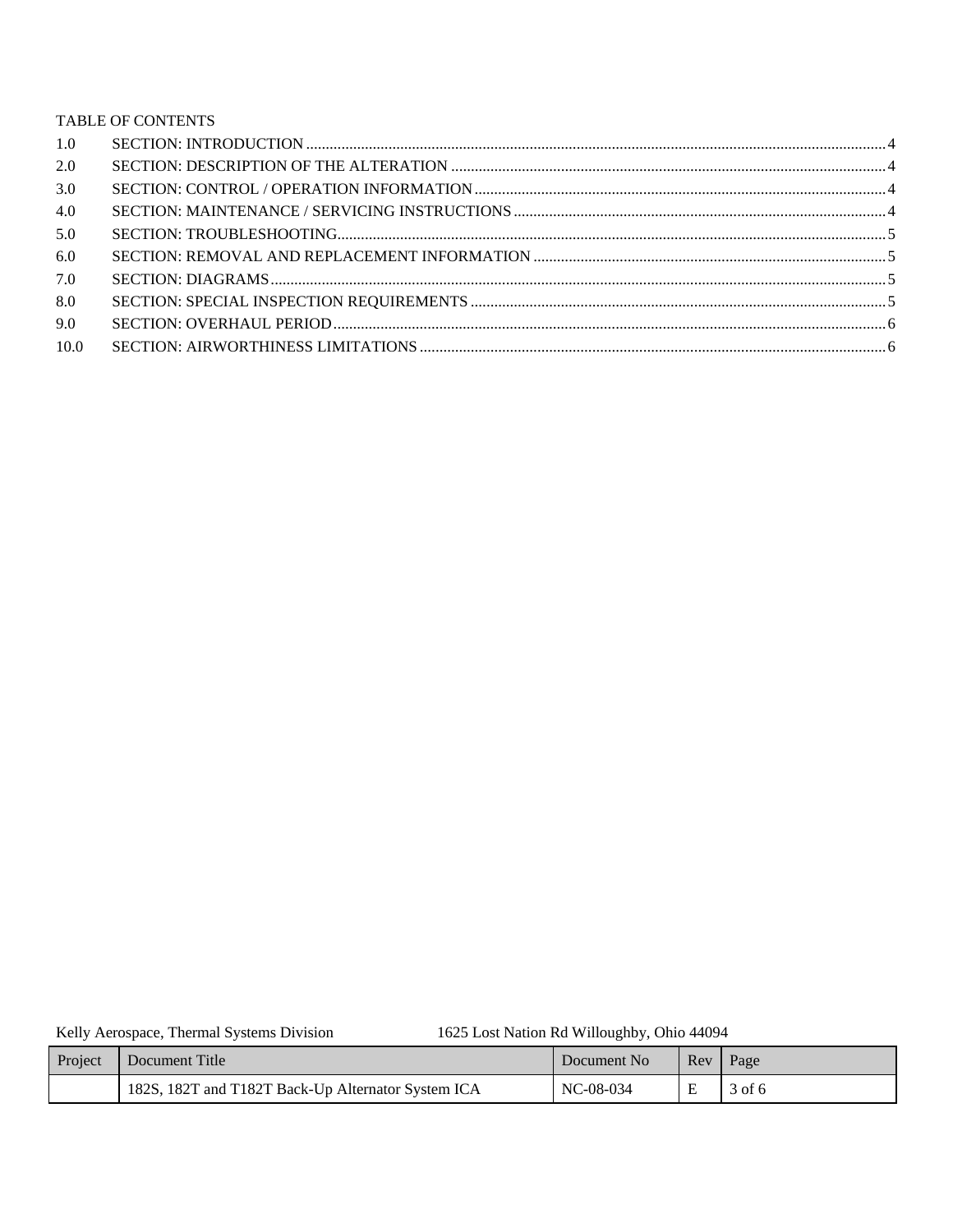# **1.0 SECTION: INTRODUCTION**

This document identifies the instructions for continued airworthiness for the modification of the above aircraft by installation of the Kelly Aerospace Backup Alternator System.

**Applicability:** Applies to aircraft altered by installation of Kelly Aerospace Backup Alternator System

**Distribution:** This document should be a permanent aircraft record.

# **2.0 SECTION: DESCRIPTION OF THE ALTERATION**

The Kelly Aerospace Backup Alternator is identical to the primary alternator and is not connected to the main bus. It is a ASG12000-3 95 amp alternator. The backup alternator is installed on the left front side, below the engine cooling baffling. The installation location for the backup alternator will be a mirror image of the primary right side alternator. The backup alternator is controlled by a Kelly Aerospace VR202A Voltage Regulator and is regulated to 28 volts. The alternator is belt driven, similar to the existing primary alternator. The drive pulley for the backup alternator is mounted to the front of the flywheel.

# **3.0 SECTION: CONTROL / OPERATION INFORMATION**

A switch in the cockpit will allow the selection of the backup alternator. The system is setup such that the primary alternator master switch must be moved to the off position before the backup alternator can be selected. The backup alternator is selected by positioning the backup alternator toggle switch to the on position.

# **4.0 SECTION: MAINTENANCE / SERVICING INSTRUCTIONS**

**Note:** Before inspections or maintenance are performed it is the responsibility of the owner/operator and maintenance agency to assure that they are in possession of the latest revision of the applicable documentation and drawings.

### ALTERNATOR

Every 100 hours or during annual an inspection is required. Ensure that the alternator and its brackets are secure and in good condition. Check the electrical connections and make sure they are secure. Inspect the alternator belt for condition and tension. Make proper adjustments as needed. Refer to Cessna Maintenance Manual Section 24-20-00 for belt tensioning procedures. The belt tension for the back-up alternator should be identical to that of the primary alternator.

### ELECTRICAL

Every 100 hours or during annual an inspection is required. Inspect wiring for chaffing, mounting, attachment, proper routing, fraying and arcing. Ensure all connections are tight, verify all components are secure.

### 1625 Lost Nation Rd Willoughby, Ohio 44094

| Project | <b>I</b> Document Title                            | Document No | Rev | Page   |
|---------|----------------------------------------------------|-------------|-----|--------|
|         | 182S, 182T and T182T Back-Up Alternator System ICA | NC-08-034   |     | 4 of 6 |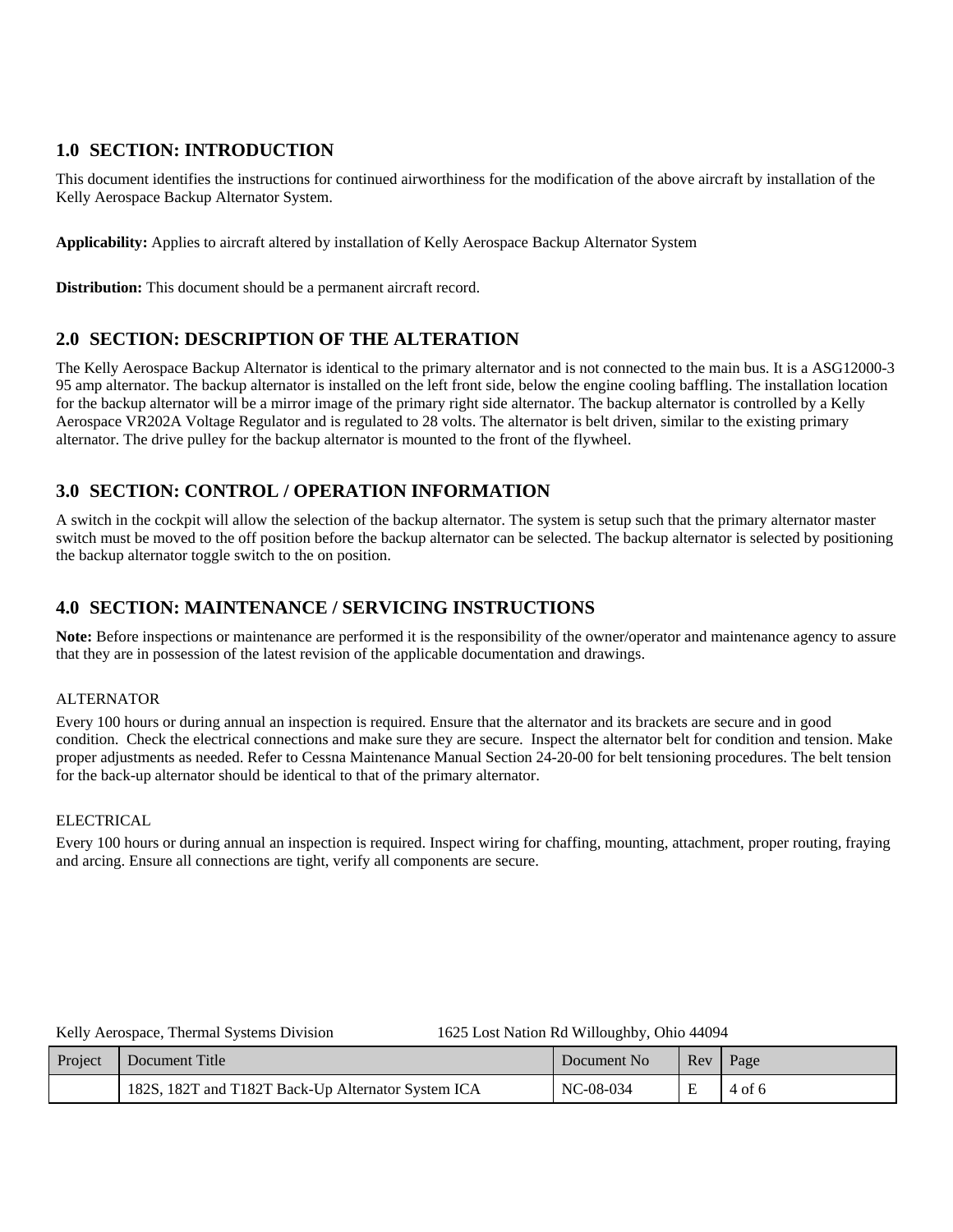# **5.0 SECTION: TROUBLESHOOTING**

Refer to Kelly Aerospace Drawing AL-00062 for Backup Alternator System wiring diagram.

Failures of the Kelly Aerospace Backup Alternator System can include but may not be limited to the following situations:

- 1) No output voltage from alternator
	- a. Possible Failure of the VR-202A Voltage Regulator. Characterized by unreliable fluctuating voltage output or no voltage output from alternator. Ensure connections are made correctly; may need to replace voltage regulator
	- b. Possible Failure of the alternator. Characterized by no output voltage from alternator. Check connections to alternator. May need to replace alternator.
- 2) Power is output from the alternator but is not making it to the aircraft bus. Characterized by voltage to main DC Contactor but not to the main bus when backup alternator system is turned on.
	- a. Ensure connections are made correctly to DC Contactor and Change Over Relay.
	- b. Possible failure of DC Contactor or Change Over Relay. May require replacement of DC Contactor or Change Over Relay
	- c. Possible failure of Toggle Switch

# **6.0 SECTION: REMOVAL AND REPLACEMENT INFORMATION**

Refer to the Kelly Aerospace Backup Alternator System Installation Manual document NC-08-030.

# **7.0 SECTION: DIAGRAMS**

A list of all applicable diagrams are in document NC-08-025.

All drawings and diagrams will be provided by Kelly Aerospace Thermal Systems. These may be obtained by contacting Kelly Aerospace by calling 440-951-4744 or fax 440-951-4725

# **8.0 SECTION: SPECIAL INSPECTION REQUIREMENTS**

Inspect the system during 100 Hr and/or Annual inspections. There are no servicing requirements for the Back-Up Alternator System outside of normal 100hr/Annual inspection intervals or during routine maintenance.

Remove necessary access covers per the ASM.

During the annual or 100 hr inspections check for the following items:

- 1. Security of attachment of all components.
- 2. Loose or missing hardware.
- 3. Check wires for chaffing, mounting, attachment, proper routing, fraying and arcing.

| Kelly Aerospace, Thermal Systems Division | 1625 Lost Nation Rd Willoughby, Ohio 44094 |
|-------------------------------------------|--------------------------------------------|
|                                           |                                            |

| Project | Document Title                                     | Document No |   | Rev Page |
|---------|----------------------------------------------------|-------------|---|----------|
|         | 182S, 182T and T182T Back-Up Alternator System ICA | NC-08-034   | Е | 5 of 6   |